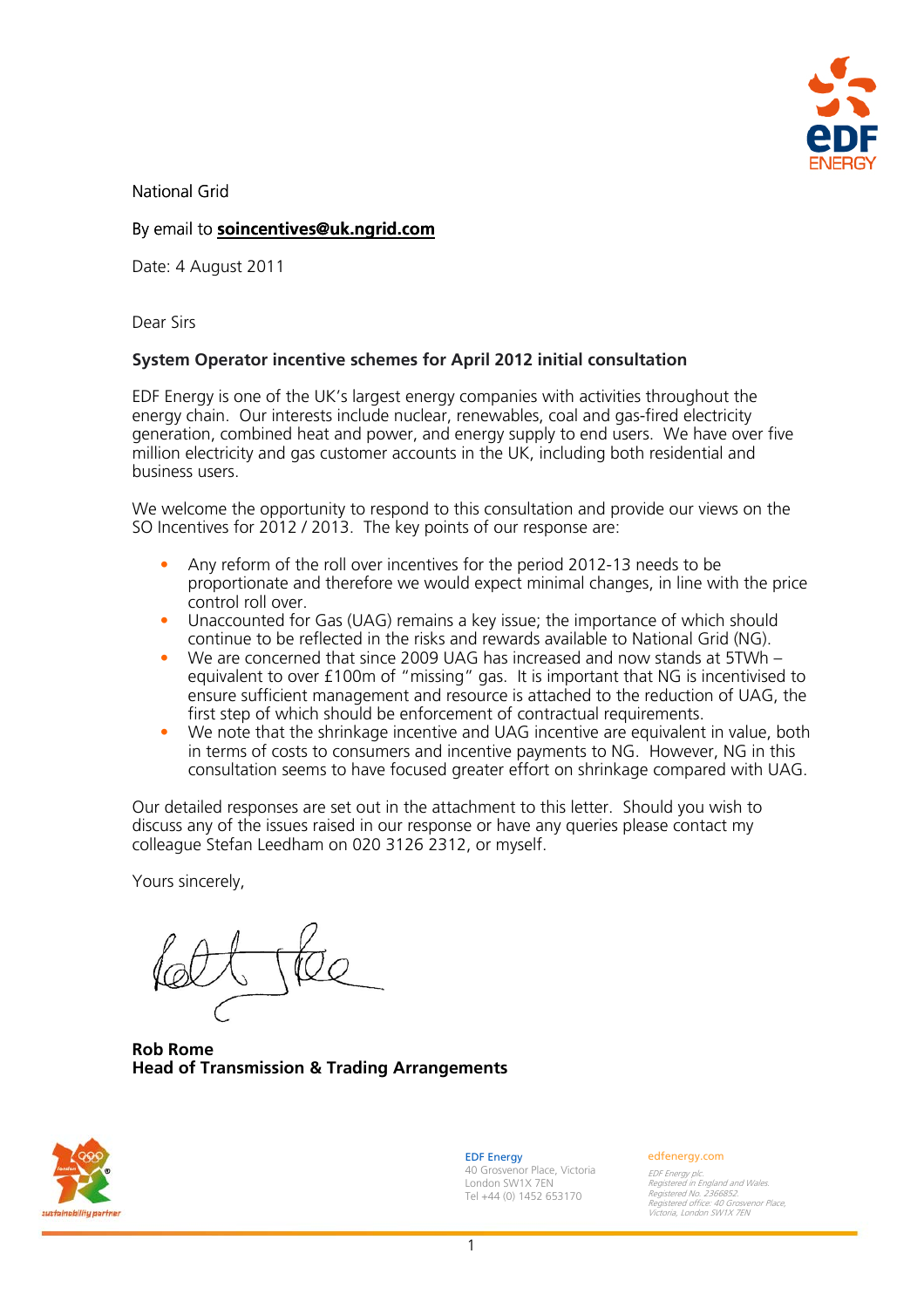

# **Attachment**

# **System Operator incentive schemes for April 2012 initial consultation**

## **EDF Energy's response to your questions**

#### **Question 2.1 Are there any additional items which require consideration for the roll over of the shrinkage incentive?**

The list on page 11 of the consultation document represents the type of uncertainties which a gas System Operator (SO) may face. We agree with Ofgem's view that the compressor fuel use at St Fergus and Milford Haven warrants further review, but note that any amendments to incentives for the one year roll over period of 2012 – 2013 should be proportionate to the possible achievable benefits.

# **Question: 2.2**

### **What is the appropriate level of change and what are your priorities for the rollover of current arrangements in respect of the Shrinkage Incentive for a single year scheme for 2012/13?**

The performance of National Grid (NG) against its 2009/10 and 2010/11 targets produced net benefits for consumers. However, given the costs involved in shrinkage procurement it is appropriate for NG to continue to focus its efforts on effective procurement and risk management strategies to reduce the cost of shrinkage purchased. NG should continue to focus efforts on the reduction of shrinkage volumes as these represent a significant cost for shippers.

#### **Question 2.3**

#### **Do you consider a review/update of the current CFU mode appropriate for a rollover year, or do you believe that a more fundamental review is required? If so, what approaches and / or techniques should be explored?**

Based on forecasts for 2011/12 performance against the CFU target, it does not seem appropriate or beneficial to continue with the existing methodology, as according to NG this would result in a reduction of the shrinkage volume target by 58%. Any new model must consider greater uncertainty in supply-demand so as to avoid a repeat of this issue. A review of the target methodology would therefore appear appropriate provided that this is proportionate with the duration of the incentive concerned.

#### **Question 2.4 Do you consider TBE base case at seasonal normal demand remains an appropriate supply-demand scenario assumption for CFU target setting?**

The TBE base case seems reasonable and is widely used in many industry processes. It is therefore appropriate in setting supply-demand scenarios.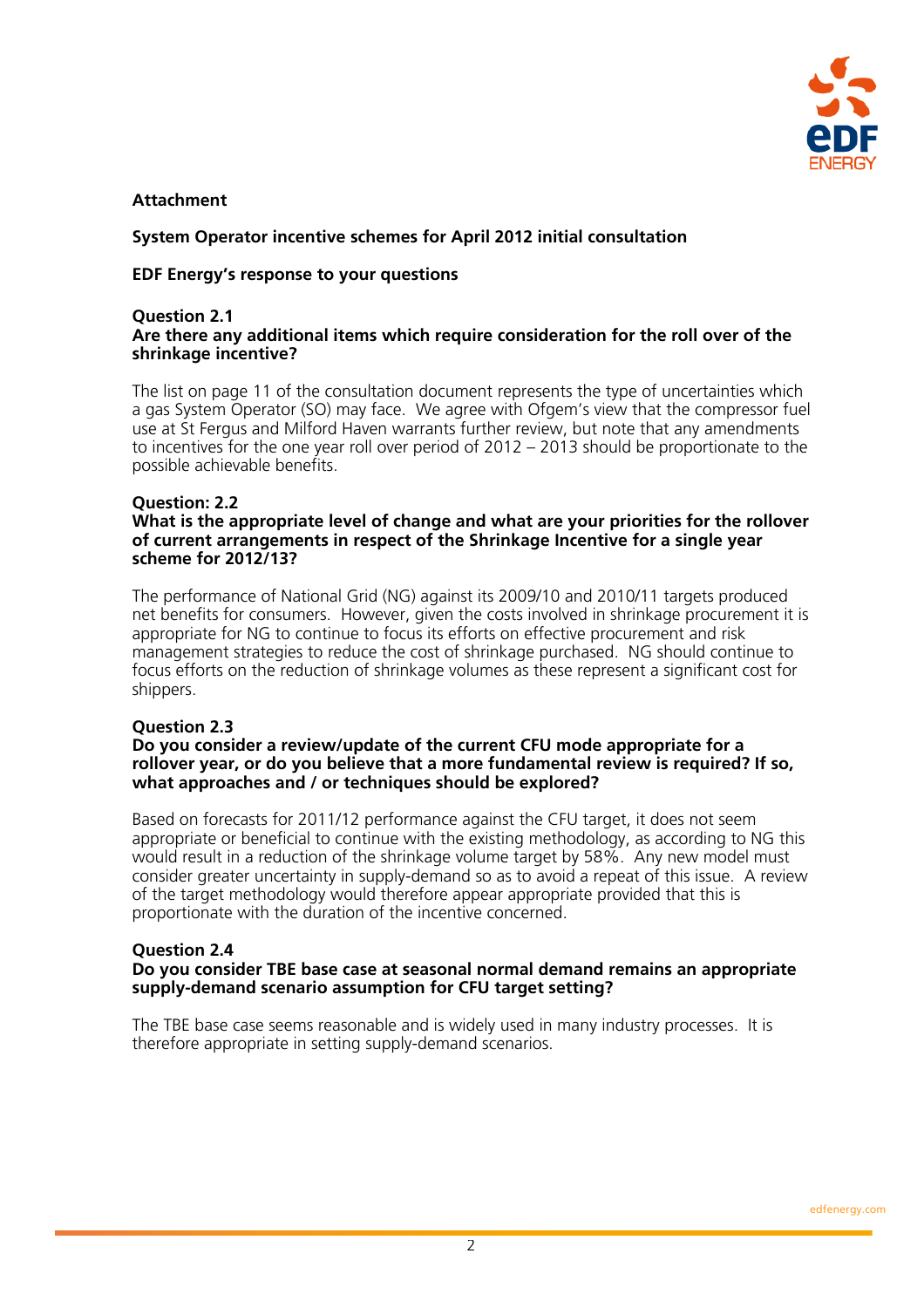

#### **Question 2.5 Do you believe it is necessary to review the CFU adjuster? If so, should this be an update of the current values or a revision of the methodology itself?**

We do not believe that a review is appropriate as the need for one is yet to be demonstrated. Any amendments to incentives for the one year roll over period of 2012 – 2013 should be proportionate to the possible achievable benefits. It could be worthwhile to review the CFU adjuster post-2013.

### **Question 2.6**

### **Are the latest programmed dates for the installation of electric drive compressors an appropriate basis for the disaggregation of the baseline CFU target into gas and electric volumes? If not, what do you believe would be the appropriate basis?**

We believe that this is a reasonable assumption for a one year review, provided there are no other impacts. We note the correlation between gas and electricity prices which enables some offsetting in terms of volume and the potential up side to NG and its costs.

### **Question 2.7**

**In respect of the shrinkage procurement incentive, do you believe that it remains appropriate for the UAG component of the gas volume target to continue to be based upon net outturn volumes?** 

This seems appropriate for a one year roll over but we should be reviewed in the medium term. We have concerns regarding UAG volumes, which we will address later in this consultation response.

# **Question 2.8**

**Do you believe it is appropriate to maintain the mechanism that enables exclusions (for specific CV risks that cannot be mitigated economically) to be identified within the current incentive structure? If not, how should these risks be accommodated within the incentive structure?** 

This seems appropriate for the purposes of a one year incentive scheme roll over.

#### **Question 2.9**

### **Do you believe that swing is an incremental cost for which there should be an allowance in addition to the benchmark price?**

NG's role as SO is to undertake balancing actions, which include the daily purchase of "swing" volumes. The requirement to better forecast and reduce swing volumes forms part of managing shrinkage for which NG is incentivised. Therefore, it does not appear appropriate that costs incurred as a result of inaccurate forecasting should be subject to an additional allowance.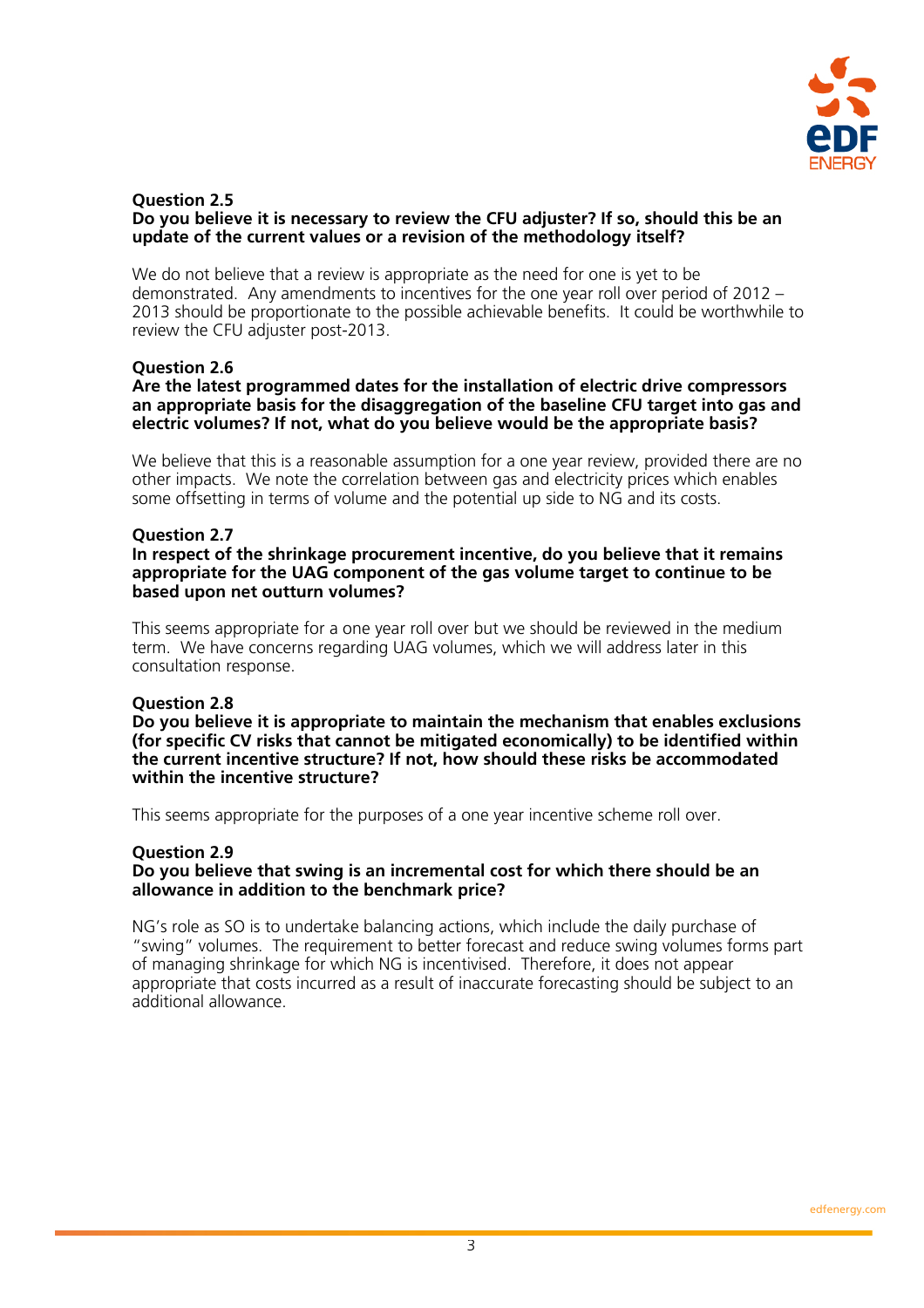

#### **Question 2.10 Is the current ex-ante market benchmark approach appropriate for the purposes of a one year rollover? If not, what alternative arrangements do you believe are appropriate?**

The ex-ante market benchmark seems appropriate for the purposes of a one year incentive scheme roll over.

# **Question 2.11 Do you believe it is appropriate to review the ECRP reference price uplift?**

Due to significant rises in gas wholesale market prices in recent years, there may be merit in review for future years after 2013. For the purpose of this one year roll over, we believe that the effort required for review outweighs any expected benefit.

# **Question 2.12**

## **Do you believe it remains appropriate for the ECRP reference period within the rollover arrangements to retain a bias to prompt price?**

The use of the ECRP remains appropriate – any bias is based on the model which NG has developed and its internal approach to risk.

#### **Questions 2.13 What do you consider is an appropriate incentive treatment of the TNUoS, DUoS and CRCEES costs?**

We recognise that these costs are increasing but we have not seen any reasonable arguments as to why they should be the subject of additional or different treatment in SO incentive schemes.

# **Question 2.14**

#### **Do you think it is appropriate to have a bespoke environmental dimension to the NTS shrinkage incentive? If yes, do you believe it is appropriate to review the adjustment for the shadow price of carbon within the 2012-12 scheme to ensure the appropriate level of interaction with environmental legislation?**

The industry has historically expressed concerns with the separation of the shrinkage and environmental incentives as NG could potentially be rewarded twice under these separate incentives. However, it does not appear proportionate to review the adjustment for a one year incentive roll over and consider that this should be considered in the arrangements post 2013.

# **Question 3.1**

# **Do you believe that National Grid has a central role in the minimisation of UAG volumes? If not, who do you believe should take on this role?**

Although there is a need to provide incentives to GDNs post 2013; NG remains the central player in minimising UAG volumes. It is responsible for the purchase of gas to cover UAG in its role as SO, and is the contractual counter party for the delivery and offtake of gas from the NTS.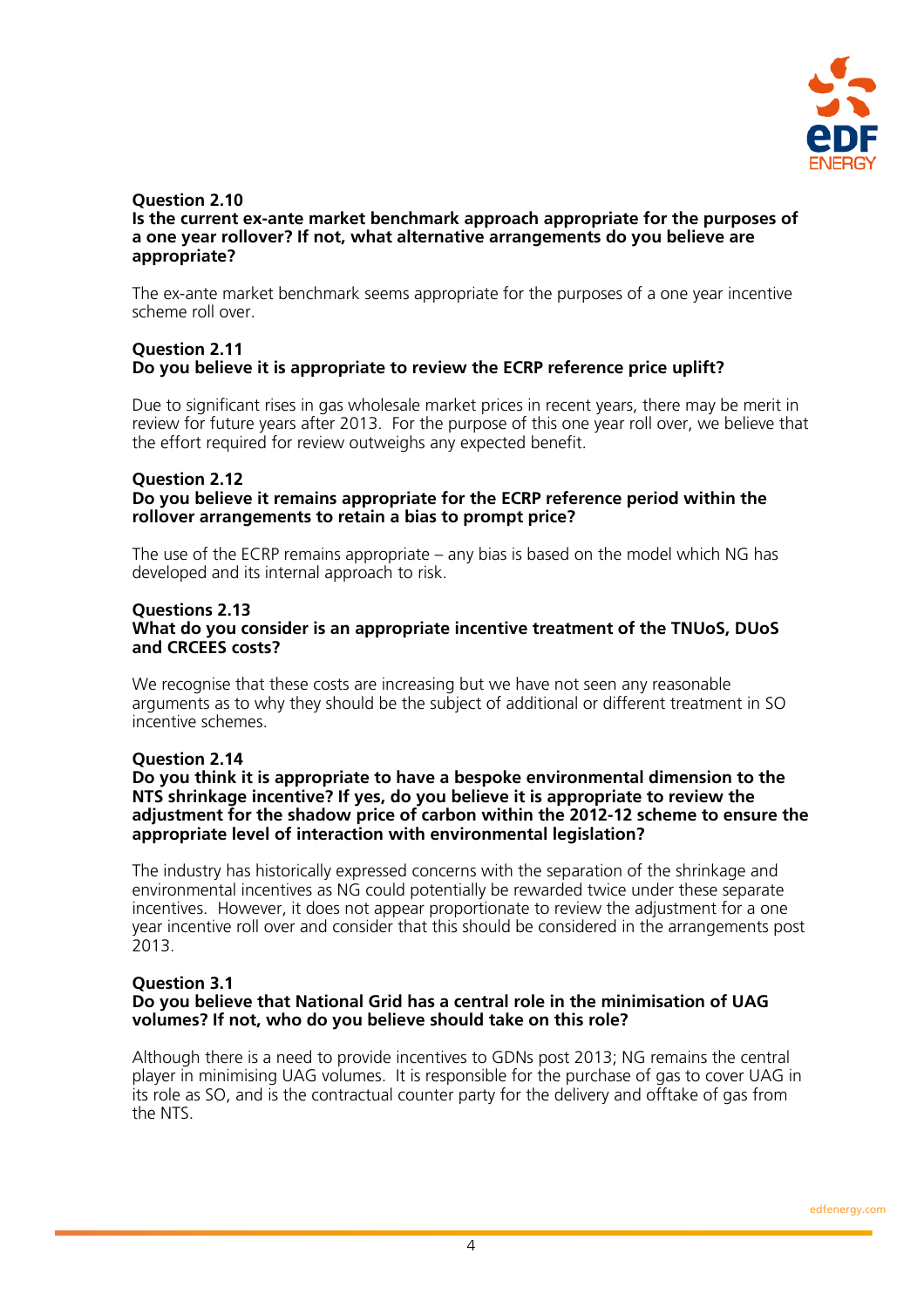

UAG has a significant impact on the allocation of costs to Shippers, with identified meter errors in 2009/10 impacting on the allocation of £60-70m of gas. It would therefore seem appropriate that this output measure remains incentivised.

# **Question 3.2**

### **If you consider that National Grid has a central role to play, do you believe that National Grid should be incentivised to perform this role or should it be subject to a funded obligation?**

NG should be incentivised in the minimisation of UAG volumes. In the context of a one year roll over, it might not be appropriate to consider alternatives.

### **Question 3.3**

#### **If an incentive were in place for UAG in 2012/13, what would an appropriate incentive structure be? For example, the current incentive scheme is based upon the absolute volume of UAG in a year.**

A financial incentive should encourage NG to explore new ways of reducing UAG or focusing GDN attention in this area. For example the application of a scheduling charge to GDN Offtake Profile Notice (OPN) submissions might focus attention on accuracy. Shippers are exposed to scheduling charges and coincidentally the number of meter errors in terms of volume and duration are less. Therefore, the development of a financial incentive with risk and reward for NG appears appropriate. There may also be a value in exposing NG to costs when it has not enforced its contractual requirements; for example where failure to comply with a contractual requirement has resulted in additional UAG costs that might have been avoided.

# **Question 4.1**

**Do you support the view that the structure of the current D-1 13.00 demand Forecasting Incentive remains fit for purpose for incentivising National Grid to provide valued information for customer? If you do not agree with this view, do you have any views as to how the structure could be improved to apply from 1 April 2012?** 

It seems an appropriate basis for 2012-13 incentive, but we believe that further work is required post 2013 as we have indicated in our response to Ofgem's consultation on post 2013 SO incentives.

# **Question 4.2**

**Do you have any views or evidence regarding the volatility of demand in 2012/13? In addition, do you have any views on how this demand volatility will impact the demand forecast incentive?** 

We have no evidence that demand in 2012/13 will be any more volatile than in previous periods as no fundamental changes are anticipated.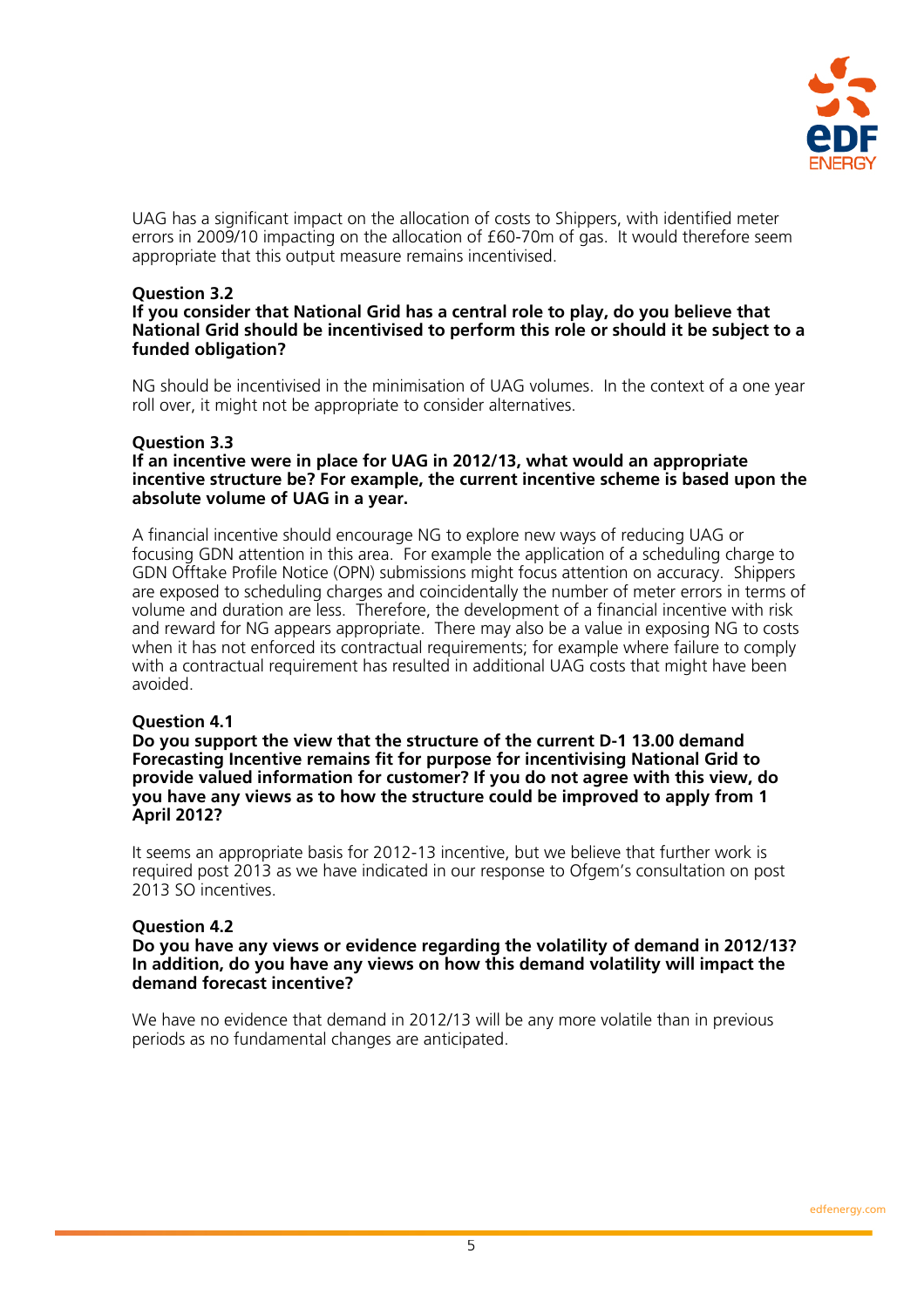

#### **Question 4.3 If National Grid were able to improve its demand forecasts, how would this impact on your business?**

The most significant impact for EDF Energy of National Grids' forecast accuracy is on our NDM forecasting and balancing. Due to the forecasting issues experienced in this market in the April-May period 2011, there were large movements in the D to D+5 NDM energy allocation and imbalance positions. This may have had an impact on shippers' credit positions; should this have occurred in winter, the impact might have been even more significant. Shippers have been concerned with NDM forecasting accuracy and energy allocation for a significant period of time and so it would appear appropriate that this is now subject to an output measure. However, this may be more appropriate for a post 2013 scheme.

# **Question 4.4**

**Do you agree with the analysis that we propose to undertake in order to review the annual error target as described in paragraph 140? If you do not agree with this proposed approach, are you able to state which amendments or additions you consider are appropriate to this analysis?** 

We support NG's efforts to produce accurate analysis on the basis that it is proportionate to the duration of the target.

# **Question 4.5**

# **What value (or relative value) do you place on each of the demand forecasts?**

At time of tight margins the demand forecasts that NG produces may have an impact on the market's view of supply-demand and therefore prices. However, our main focus is on the NDM forecasts and allocation which may be an issue for the post 2013 incentive.

# **Question 4.6 Which of the forecast times do you believe should be incentivised?**

The incentivisation of the D-1 13.00 period seems appropriate.

# **Question 5.1**

# **What value do users put on the data items that are published under this incentive? In particular, we welcome views from small suppliers and large consumers**

We support the publication of transparent and reliable data by NG. Even though classified as a large shipper and supplier, we rely on the data available on NG's public websites.

#### **Question 5.2 Are the current target levels of website availability and timeliness of data publication appropriate?**

We note that the reliability of NG's website and the timeliness of data publication are much improved. The impact of this is such that we now predominantly rely on the public website and the data available is frequently used internally.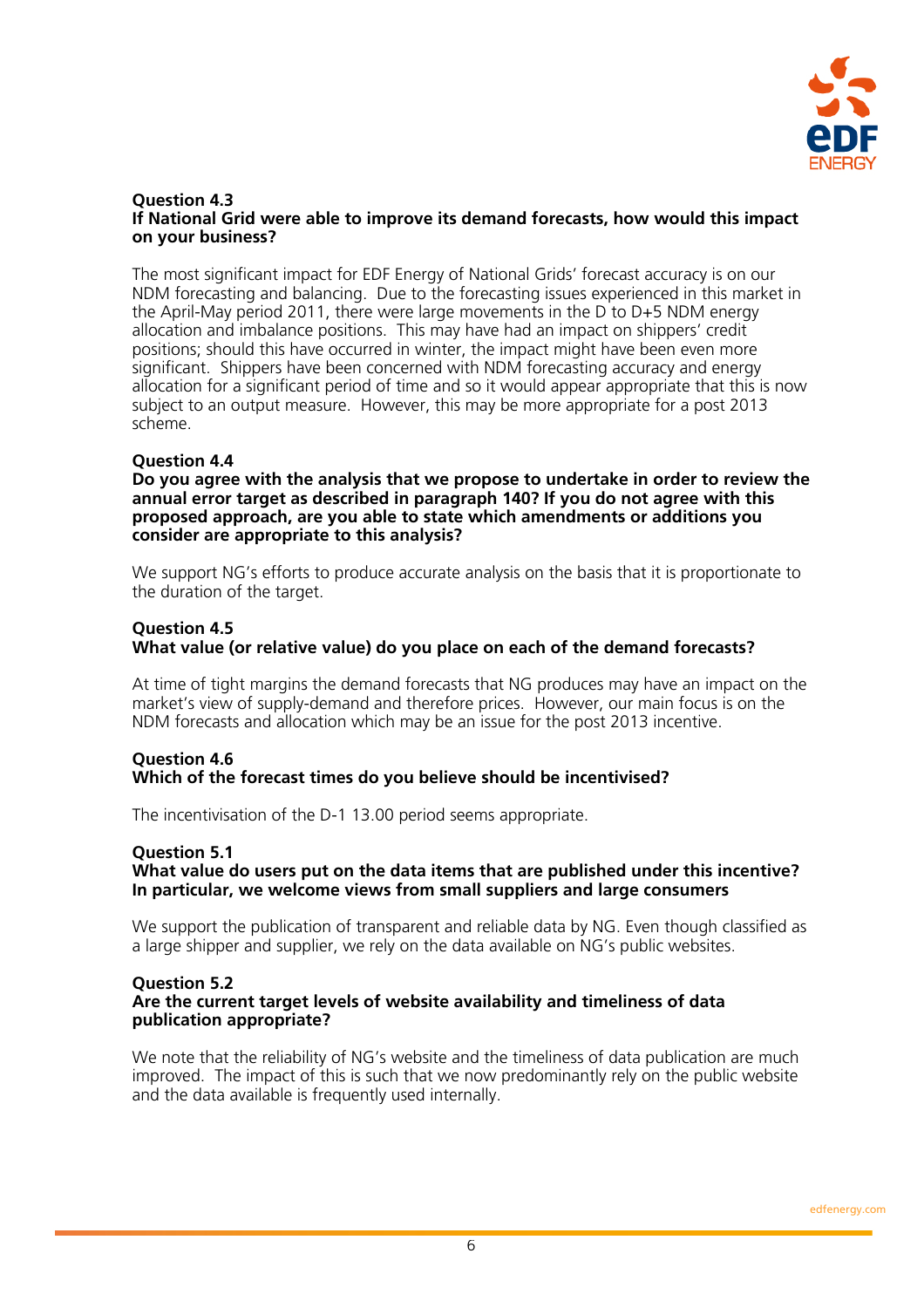

# **Question 5.3**

## **Do you agree with our recommendation that the structure of this incentive [the data publication incentive] should not be reviewed for the rollover year in order to allow for a more detailed focus on SO incentive scheme effective from 1 April 2013?**

This approach seems appropriate for the purposes of a one year incentive scheme roll over.

### **Question 6.1**

#### **Do you support the view that the structure of the current Residual Balancing incentive remains fit for purpose in incentivising National Grid to not enter the market where possible and minimise [their] impact when [they] do enter? If you do not agree with this view, do you have any views as to how the structure could be improved to apply from 1 April 2012?**

The Residual Balancing incentive has been the subject of extensive industry discussions in both 2010 and 2011; given this, it seems appropriate for a one year roll over.

#### **Questions 6.2 Do you support the view that the target parameters of the PPM should be reviewed?**

We remain unconvinced of the need for a review of the PPM target parameters.

### **Question 6.3**

#### **Do you agree with the analysis we propose to undertake in order to review the PPM target as described in paragraph 183? If you do not agree with this proposed approach are you able to state which amendments or additions you consider are appropriate to this analysis?**

We support the additional analysis, provided that it is propionate for a one year review.

# **Question 6.4 Do you believe that the LPM target parameters should also be reviewed?**

We are not convinced of the need to for a review of the LPM target parameters.

# **Question 6.5**

### **If possible, could you provide your views on suitable levels for the residual balancing scheme parameters?**

We do not have any specific views on the balancing scheme parameters; however, as previously noted any review should be proportionate to a one year review.

#### **Question 7.1 Is the information as summarised above [quarterly incentive report] useful?**

We support the publication of transparent and reliable data by NG.